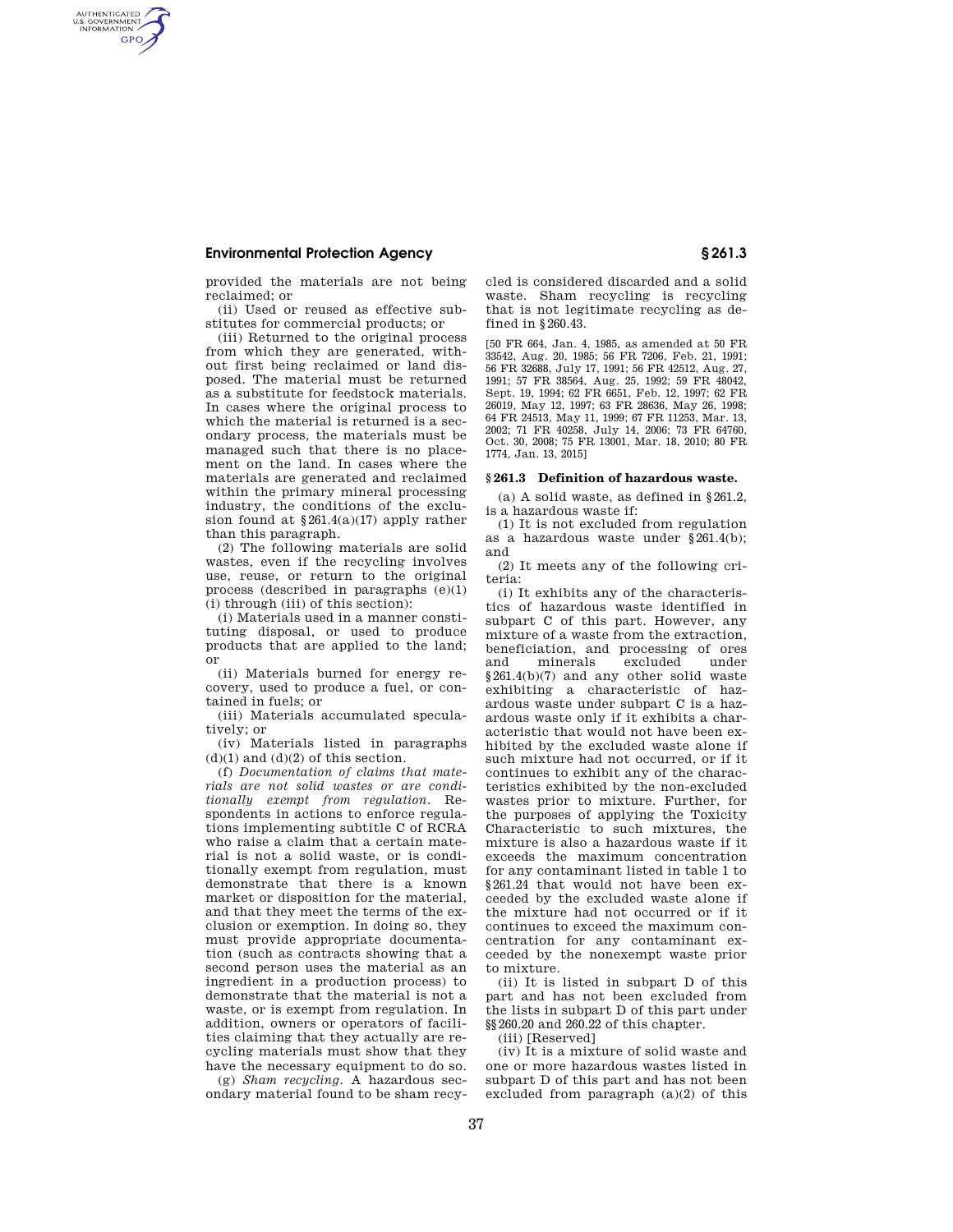section under §§260.20 and 260.22, paragraph (g) of this section, or paragraph (h) of this section; however, the following mixtures of solid wastes and hazardous wastes listed in subpart D of this part are not hazardous wastes (except by application of paragraph  $(a)(2)(i)$  or (ii) of this section) if the generator can demonstrate that the mixture consists of wastewater the discharge of which is subject to regulation under either section 402 or section 307(b) of the Clean Water Act (including wastewater at facilities which have eliminated the discharge of wastewater) and;

(A) One or more of the following spent solvents listed in §261.31—benzene, carbon tetrachloride, tetrachloroethylene, trichloroethylene or the scrubber waters derived-from the combustion of these spent solvents—*Provided,* That the maximum total weekly usage of these solvents (other than the amounts that can be demonstrated not to be discharged to wastewater) divided by the average weekly flow of wastewater into the headworks of the facility's wastewater treatment or pretreatment system does not exceed 1 part per million, OR the total measured concentration of these solvents entering the headworks of the facility's wastewater treatment system (at facilities subject to regulation under the Clean Air Act, as amended, at 40 CFR parts 60, 61, or 63, or at facilities subject to an enforceable limit in a federal operating permit that minimizes fugitive emissions), does not exceed 1 part per million on an average weekly basis. Any facility that uses benzene as a solvent and claims this exemption must use an aerated biological wastewater treatment system and must use only lined surface impoundments or tanks prior to secondary clarification in the wastewater treatment system. Facilities that choose to measure concentration levels must file a copy of their sampling and analysis plan with the Regional Administrator, or State Director, as the context requires, or an authorized representative (''Director'' as defined in 40 CFR 270.2). A facility must file a copy of a revised sampling and analysis plan only if the initial plan is rendered inaccurate by changes in the facility's operations.

# **§ 261.3 40 CFR Ch. I (7–1–18 Edition)**

The sampling and analysis plan must include the monitoring point location (headworks), the sampling frequency and methodology, and a list of constituents to be monitored. A facility is eligible for the direct monitoring option once they receive confirmation that the sampling and analysis plan has been received by the Director. The Director may reject the sampling and analysis plan if he/she finds that, the sampling and analysis plan fails to include the above information; or the plan parameters would not enable the facility to calculate the weekly average concentration of these chemicals accurately. If the Director rejects the sampling and analysis plan or if the Director finds that the facility is not following the sampling and analysis plan, the Director shall notify the facility to cease the use of the direct monitoring option until such time as the bases for rejection are corrected; or

(B) One or more of the following spent solvents listed in §261.31-methylene chloride, 1,1,1-trichloroethane, chlorobenzene, o-dichlorobenzene, chlorobenzene, o-dichlorobenzene, cresols, cresylic acid, nitrobenzene, toluene, methyl ethyl ketone, carbon disulfide, isobutanol, pyridine, spent<br>chlorofluorocarbon solvents. 2chlorofluorocarbon ethoxyethanol, or the scrubber waters derived-from the combustion of these spent solvents—*Provided* That the maximum total weekly usage of these solvents (other than the amounts that can be demonstrated not to be discharged to wastewater) divided by the average weekly flow of wastewater into the headworks of the facility's wastewater treatment or pretreatment system does not exceed 25 parts per million, OR the total measured concentration of these solvents entering the headworks of the facility's wastewater treatment system (at facilities subject to regulation under the Clean Air Act as amended, at 40 CFR parts 60, 61, or 63, or at facilities subject to an enforceable limit in a federal operating permit that minimizes fugitive emissions), does not exceed 25 parts per million on an average weekly basis. Facilities that choose to measure concentration levels must file a copy of their sampling and analysis plan with the Regional Administrator, or State Director, as the context requires, or an authorized representative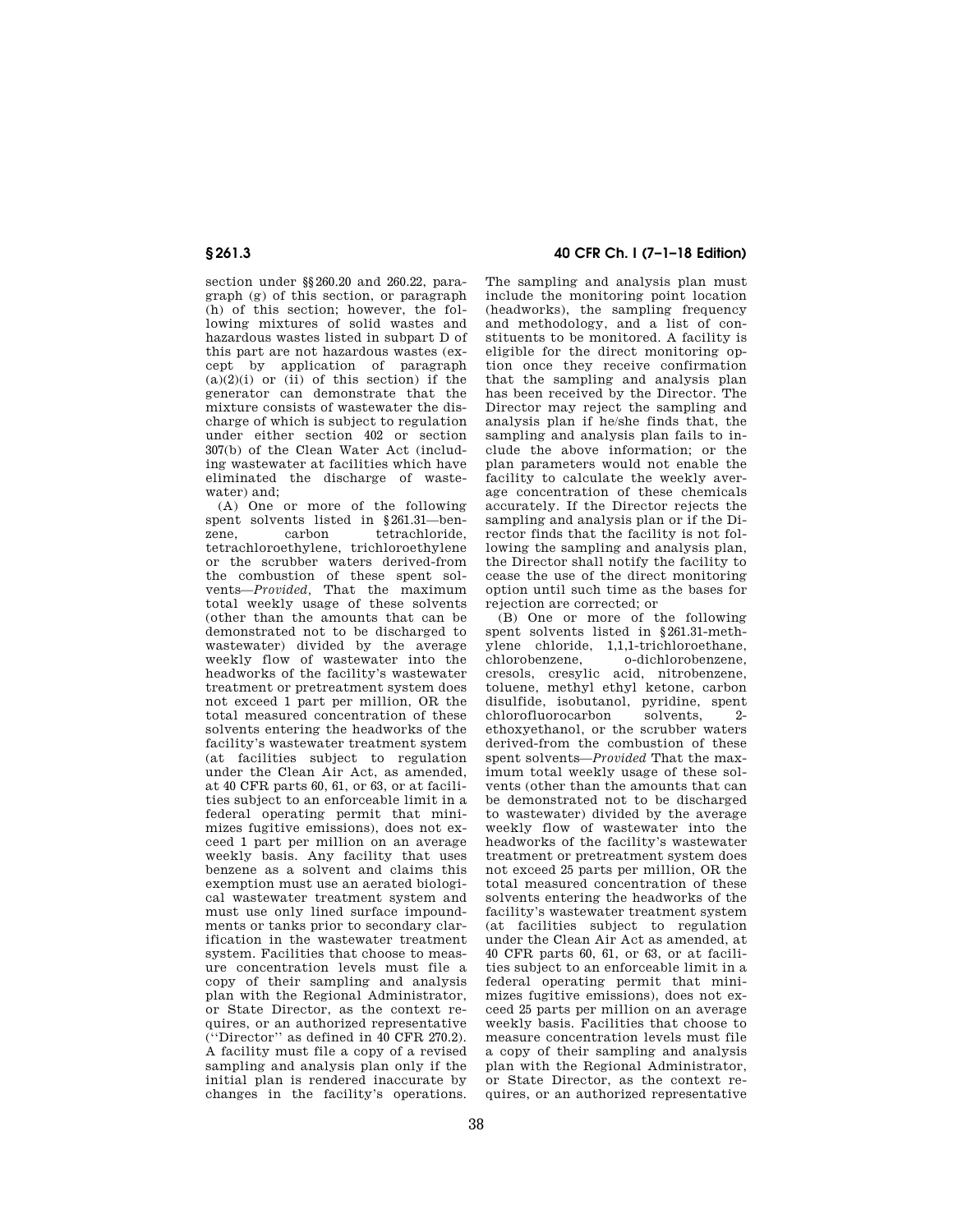(''Director'' as defined in 40 CFR 270.2). A facility must file a copy of a revised sampling and analysis plan only if the initial plan is rendered inaccurate by changes in the facility's operations. The sampling and analysis plan must include the monitoring point location (headworks), the sampling frequency and methodology, and a list of constituents to be monitored. A facility is eligible for the direct monitoring option once they receive confirmation that the sampling and analysis plan has been received by the Director. The Director may reject the sampling and analysis plan if he/she finds that, the sampling and analysis plan fails to include the above information; or the plan parameters would not enable the facility to calculate the weekly average concentration of these chemicals accurately. If the Director rejects the sampling and analysis plan or if the Director finds that the facility is not following the sampling and analysis plan, the Director shall notify the facility to cease the use of the direct monitoring option until such time as the bases for rejection are corrected; or

(C) One of the following wastes listed in §261.32, provided that the wastes are discharged to the refinery oil recovery sewer before primary oil/water/solids separation—heat exchanger bundle cleaning sludge from the petroleum refining industry (EPA Hazardous Waste No. K050), crude oil storage tank sediment from petroleum refining operations (EPA Hazardous Waste No. K169), clarified slurry oil tank sediment and/or in-line filter/separation solids from petroleum refining operations (EPA Hazardous Waste No. K170), spent hydrotreating catalyst (EPA Hazardous Waste No. K171), and spent hydrorefining catalyst (EPA Hazardous Waste No. K172); or

(D) A discarded hazardous waste, commercial chemical product, or chemical intermediate listed in §§261.31 through 261.33, arising from *de minimis*  losses of these materials. For purposes of this paragraph (a)(2)(iv)(D), *de minimis* losses are inadvertent releases to a wastewater treatment system, including those from normal material handling operations (e.g., spills from the unloading or transfer of materials from bins or other containers, leaks from

pipes, valves or other devices used to transfer materials); minor leaks of process equipment, storage tanks or containers; leaks from well maintained pump packings and seals; sample purgings; relief device discharges; discharges from safety showers and rinsing and cleaning of personal safety equipment; and rinsate from empty containers or from containers that are rendered empty by that rinsing. Any manufacturing facility that claims an exemption for *de minimis* quantities of wastes listed in §§261.31 through 261.32, or any nonmanufacturing facility that claims an exemption for *de minimis*  quantities of wastes listed in subpart D of this part must either have eliminated the discharge of wastewaters or have included in its Clean Water Act permit application or submission to its pretreatment control authority the constituents for which each waste was listed (in 40 CFR 261 appendix VII) of this part; and the constituents in the table ''Treatment Standards for Hazardous Wastes'' in 40 CFR 268.40 for which each waste has a treatment standard (*i.e.*, Land Disposal Restriction constituents). A facility is eligible to claim the exemption once the permit writer or control authority has been notified of possible *de minimis* releases via the Clean Water Act permit application or the pretreatment control authority submission. A copy of the Clean Water permit application or the submission to the pretreatment control authority must be placed in the facility's on-site files; or

(E) Wastewater resulting from laboratory operations containing toxic (T) wastes listed in subpart D of this part, Provided, That the annualized average flow of laboratory wastewater does not exceed one percent of total wastewater flow into the headworks of the facility's wastewater treatment or pretreatment system or provided the wastes, combined annualized average concentration does not exceed one part per million in the headworks of the facility's wastewater treatment or pretreatment facility. Toxic (T) wastes used in laboratories that are demonstrated not to be discharged to wastewater are not to be included in this calculation; or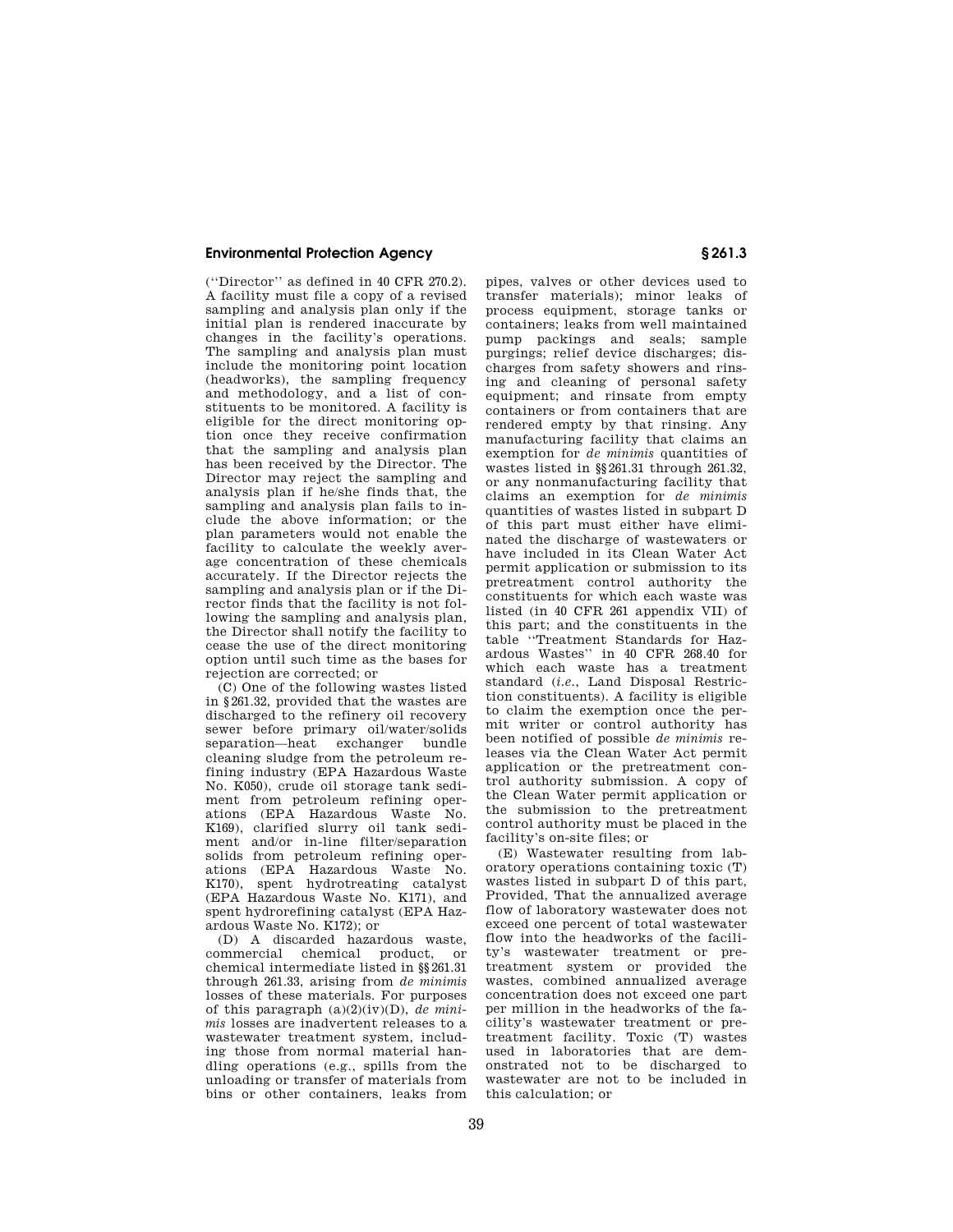(F) One or more of the following wastes listed in §261.32—wastewaters from the production of carbamates and carbamoyl oximes (EPA Hazardous Waste No. K157)—*Provided* that the maximum weekly usage of formaldehyde, methyl chloride, methylene chloride, and triethylamine (including all amounts that cannot be demonstrated to be reacted in the process, destroyed through treatment, or is recovered, *i.e.*, what is discharged or volatilized) divided by the average weekly flow of process wastewater prior to any dilu-.<br>tion into the headworks of the facility's wastewater treatment system does not exceed a total of 5 parts per million by weight OR the total measured concentration of these chemicals entering the headworks of the facility's wastewater treatment system (at facilities subject to regulation under the Clean Air Act as amended, at 40 CFR parts 60, 61, or 63, or at facilities subject to an enforceable limit in a federal operating permit that minimizes fugitive emissions), does not exceed 5 parts per million on an average weekly basis. Facilities that choose to measure concentration levels must file copy of their sampling and analysis plan with the Regional Administrator, or State Director, as the context requires, or an authorized representative (''Director'' as defined in 40 CFR 270.2). A facility must file a copy of a revised sampling and analysis plan only if the initial plan is rendered inaccurate by changes in the facility's operations. The sampling and analysis plan must include<br>the monitoring point location the monitoring point location (headworks), the sampling frequency and methodology, and a list of constituents to be monitored. A facility is eligible for the direct monitoring option once they receive confirmation that the sampling and analysis plan has been received by the Director. The Director may reject the sampling and analysis plan if he/she finds that, the sampling and analysis plan fails to include the above information; or the plan parameters would not enable the facility to calculate the weekly average concentration of these chemicals accurately. If the Director rejects the sampling and analysis plan or if the Director finds that the facility is not following the sampling and analysis plan,

the Director shall notify the facility to cease the use of the direct monitoring option until such time as the bases for rejection are corrected; or

(G) Wastewaters derived-from the treatment of one or more of the following wastes listed in §261.32—organic waste (including heavy ends, still bottoms, light ends, spent solvents, filtrates, and decantates) from the production of carbamates and carbamoyl oximes (EPA Hazardous Waste No. K156).—*Provided,* that the maximum concentration of formaldehyde, methyl chloride, methylene chloride, and triethylamine prior to any dilutions into the headworks of the facility's wastewater treatment system does not exceed a total of 5 milligrams per liter OR the total measured concentration of these chemicals entering the headworks of the facility's wastewater treatment system (at facilities subject to regulation under the Clean Air Act as amended, at 40 CFR parts 60, 61, or 63, or at facilities subject to an enforceable limit in a federal operating permit that minimizes fugitive emissions), does not exceed 5 milligrams per liter on an average weekly basis. Facilities that choose to measure concentration levels must file copy of their sampling and analysis plan with the Regional Administrator, or State Director, as the context requires, or an authorized representative (''Director'' as defined in 40 CFR 270.2). A facility must file a copy of a revised sampling and analysis plan only if the initial plan is rendered inaccurate by changes in the facility's operations. The sampling and analysis plan must include the monitoring point location (headworks), the sampling frequency and methodology, and a list of constituents to be monitored. A facility is eligible for the direct monitoring option once they receive confirmation that the sampling and analysis plan has been received by the Director. The Director may reject the sampling and analysis plan if he/she finds that, the sampling and analysis plan fails to include the above information; or the plan parameters would not enable the facility to calculate the weekly average concentration of these chemicals accurately. If the Director rejects the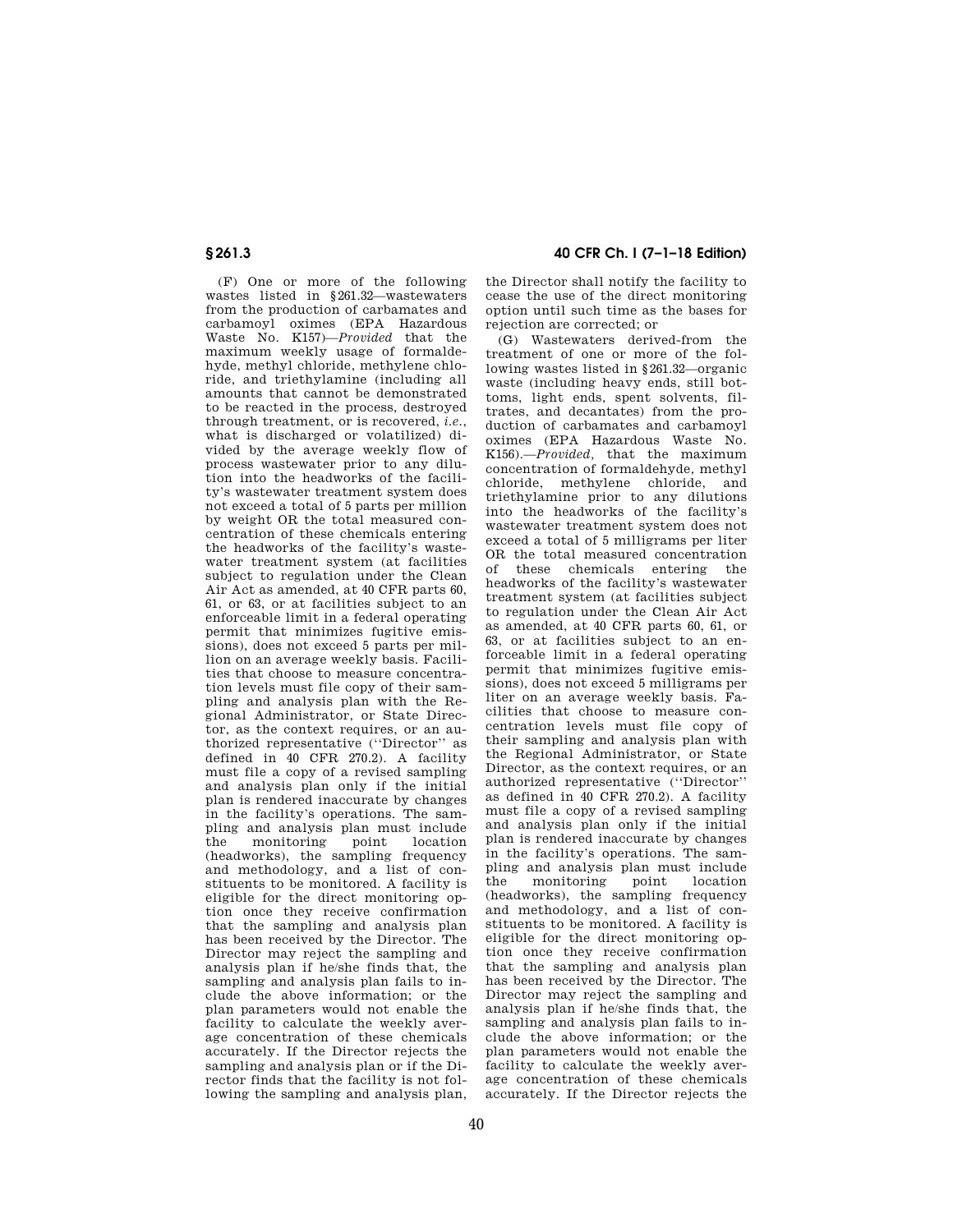sampling and analysis plan or if the Director finds that the facility is not following the sampling and analysis plan, the Director shall notify the facility to cease the use of the direct monitoring option until such time as the bases for rejection are corrected.

(v) *Rebuttable presumption for used oil.*  Used oil containing more than 1000 ppm total halogens is presumed to be a hazardous waste because it has been mixed with halogenated hazardous waste listed in subpart D of part 261 of this chapter. Persons may rebut this presumption by demonstrating that the used oil does not contain hazardous waste (for example, to show that the used oil does not contain significant concentrations of halogenated hazardous constituents listed in appendix VIII of part 261 of this chapter).

(A) The rebuttable presumption does not apply to metalworking oils/fluids containing chlorinated paraffins, if they are processed, through a tolling agreement, to reclaim metalworking oils/fluids. The presumption does apply to metalworking oils/fluids if such oils/ fluids are recycled in any other manner, or disposed.

(B) The rebuttable presumption does not apply to used oils contaminated with chlorofluorocarbons (CFCs) removed from refrigeration units where the CFCs are destined for reclamation. The rebuttable presumption does apply to used oils contaminated with CFCs that have been mixed with used oil from sources other than refrigeration units.

(b) A solid waste which is not excluded from regulation under paragraph  $(a)(1)$  of this section becomes a hazardous waste when any of the following events occur:

(1) In the case of a waste listed in subpart D of this part, when the waste first meets the listing description set forth in subpart D of this part.

(2) In the case of a mixture of solid waste and one or more listed hazardous wastes, when a hazardous waste listed in subpart D is first added to the solid waste.

(3) In the case of any other waste (including a waste mixture), when the waste exhibits any of the characteristics identified in subpart C of this part.

(c) Unless and until it meets the criteria of paragraph (d) of this section:

(1) A hazardous waste will remain a hazardous waste.

(2)(i) Except as otherwise provided in paragraph  $(c)(2)(ii)$ ,  $(g)$  or  $(h)$  of this section, any solid waste generated from the treatment, storage, or disposal of a hazardous waste, including any sludge, spill residue, ash emission control dust, or leachate (but not including precipitation run-off) is a hazardous waste. (However, materials that are reclaimed from solid wastes and that are used beneficially are not solid wastes and hence are not hazardous wastes under this provision unless the reclaimed material is burned for energy recovery or used in a manner constituting disposal.)

(ii) The following solid wastes are not hazardous even though they are generated from the treatment, storage, or disposal of a hazardous waste, unless they exhibit one or more of the characteristics of hazardous waste:

(A) Waste pickle liquor sludge generated by lime stabilization of spent pickle liquor from the iron and steel industry (SIC Codes 331 and 332).

(B) Waste from burning any of the materials exempted from regulation by §261.6(a)(3)(iii) and (iv).

(C)(*1*) Nonwastewater residues, such as slag, resulting from high temperature metals recovery (HTMR) processing of K061, K062 or F006 waste, in units identified as rotary kilns, flame reactors, electric furnaces, plasma arc furnaces, slag reactors, rotary hearth furnace/electric furnace combinations or industrial furnaces (as defined in paragraphs (6), (7), and (13) of the definition for ''Industrial furnace'' in 40 CFR 260.10), that are disposed in subtitle D units, provided that these residues meet the generic exclusion levels identified in the tables in this paragraph for all constituents, and exhibit no characteristics of hazardous waste. Testing requirements must be incorporated in a facility's waste analysis plan or a generator's self-implementing waste analysis plan; at a minimum, composite samples of residues must be collected and analyzed quarterly and/or when the process or operation generating the waste changes. Persons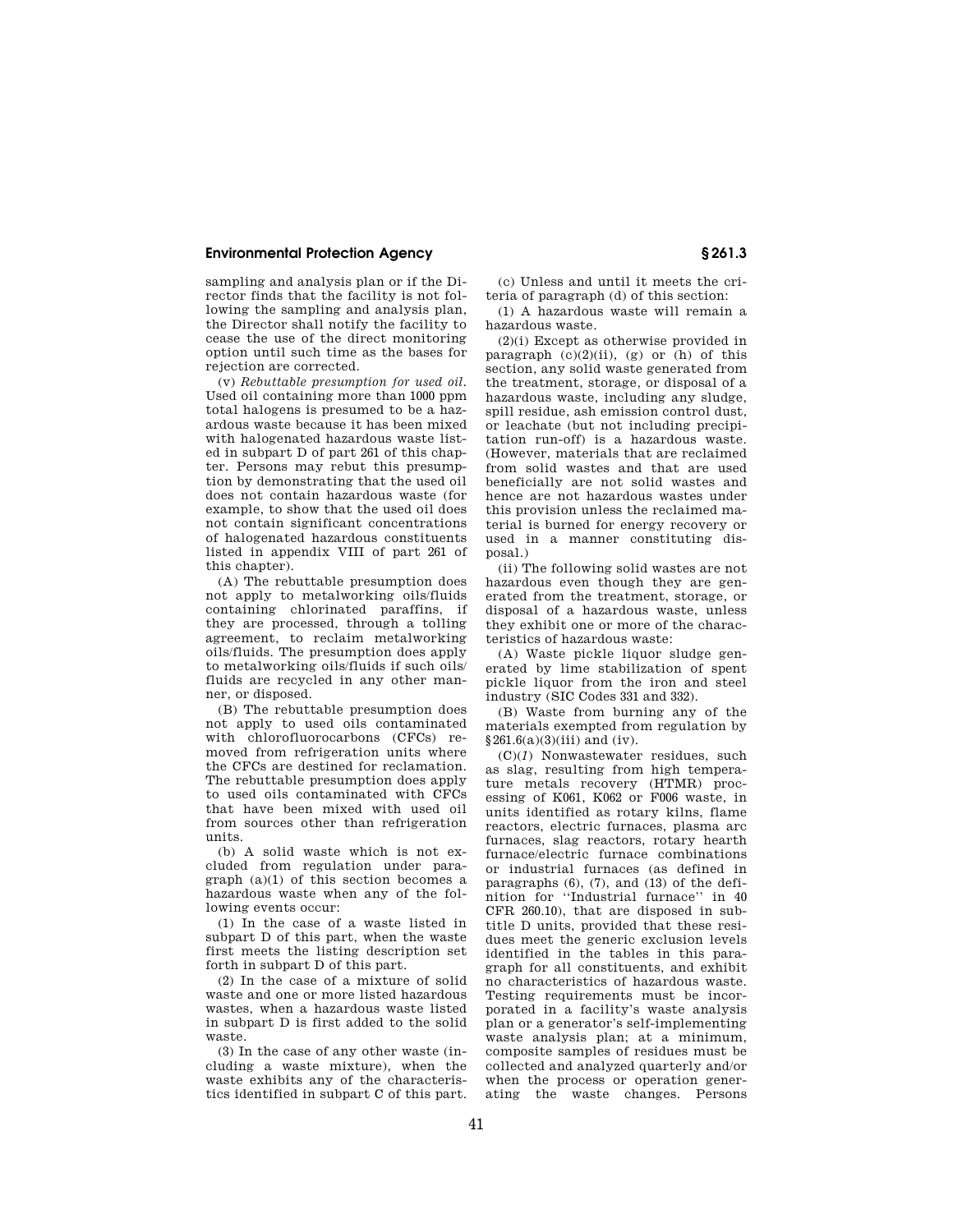claiming this exclusion in an enforcement action will have the burden of proving by clear and convincing evidence that the material meets all of the exclusion requirements.

| Constituent                                                                      | Maximum for any<br>single composite<br>sample-TCLP<br>(mq/l)                                                |
|----------------------------------------------------------------------------------|-------------------------------------------------------------------------------------------------------------|
| Generic exclusion levels for K061 and K062 nonwastewater<br><b>HTMR</b> residues |                                                                                                             |
| Generic exclusion levels for F006 nonwastewater HTMR<br>residues                 | 0.10<br>0.50<br>7.6<br>0.010<br>0.050<br>0.33<br>0.15<br>0.009<br>1.0<br>0.16<br>0.30<br>0.020<br>70        |
|                                                                                  | 0.10<br>0.50<br>7.6<br>0.010<br>0.050<br>0.33<br>1.8<br>0.15<br>0.009<br>1.0<br>0.16<br>0.30<br>0.020<br>70 |

(*2*) A one-time notification and certification must be placed in the facility's files and sent to the EPA region or authorized state for K061, K062 or F006 HTMR residues that meet the generic exclusion levels for all constituents and do not exhibit any characteristics that are sent to subtitle D units. The notification and certification that is placed in the generators or treaters files must be updated if the process or operation generating the waste changes and/or if the subtitle D unit receiving the waste changes. However, the generator or treater need only notify the EPA region or an authorized state on an annual basis if such changes occur. Such notification and certification should be sent to the EPA region or authorized state by the end of the calendar year, but no later than December 31. The notification must include the following information: The

### **§ 261.3 40 CFR Ch. I (7–1–18 Edition)**

name and address of the subtitle D unit receiving the waste shipments; the EPA Hazardous Waste Number(s) and treatability group(s) at the initial point of generation; and, the treatment standards applicable to the waste at the initial point of generation. The certification must be signed by an authorized representative and must state as follows: ''I certify under penalty of law that the generic exclusion levels for all constituents have been met without impermissible dilution and that no characteristic of hazardous waste is exhibited. I am aware that there are significant penalties for submitting a false certification, including the possibility of fine and imprisonment.''

(D) Biological treatment sludge from the treatment of one of the following wastes listed in §261.32—organic waste (including heavy ends, still bottoms, light ends, spent solvents, filtrates, and decantates) from the production of carbamates and carbamoyl oximes (EPA Hazardous Waste No. K156), and wastewaters from the production of carbamates and carbamoyl oximes (EPA Hazardous Waste No. K157).

(E) Catalyst inert support media separated from one of the following wastes listed in §261.32—Spent hydrotreating catalyst (EPA Hazardous Waste No. K171), and Spent hydrorefining catalyst (EPA Hazardous Waste No. K172).

(d) Any solid waste described in paragraph (c) of this section is not a hazardous waste if it meets the following criteria:

(1) In the case of any solid waste, it does not exhibit any of the characteristics of hazardous waste identified in subpart C of this part. (However, wastes that exhibit a characteristic at the point of generation may still be subject to the requirements of part 268, even if they no longer exhibit a characteristic at the point of land disposal.)

(2) In the case of a waste which is a listed waste under subpart D of this part, contains a waste listed under subpart D of this part or is derived from a waste listed in subpart D of this part, it also has been excluded from paragraph (c) of this section under §§260.20 and 260.22 of this chapter.

(e) [Reserved]

(f) Notwithstanding paragraphs (a) through (d) of this section and provided